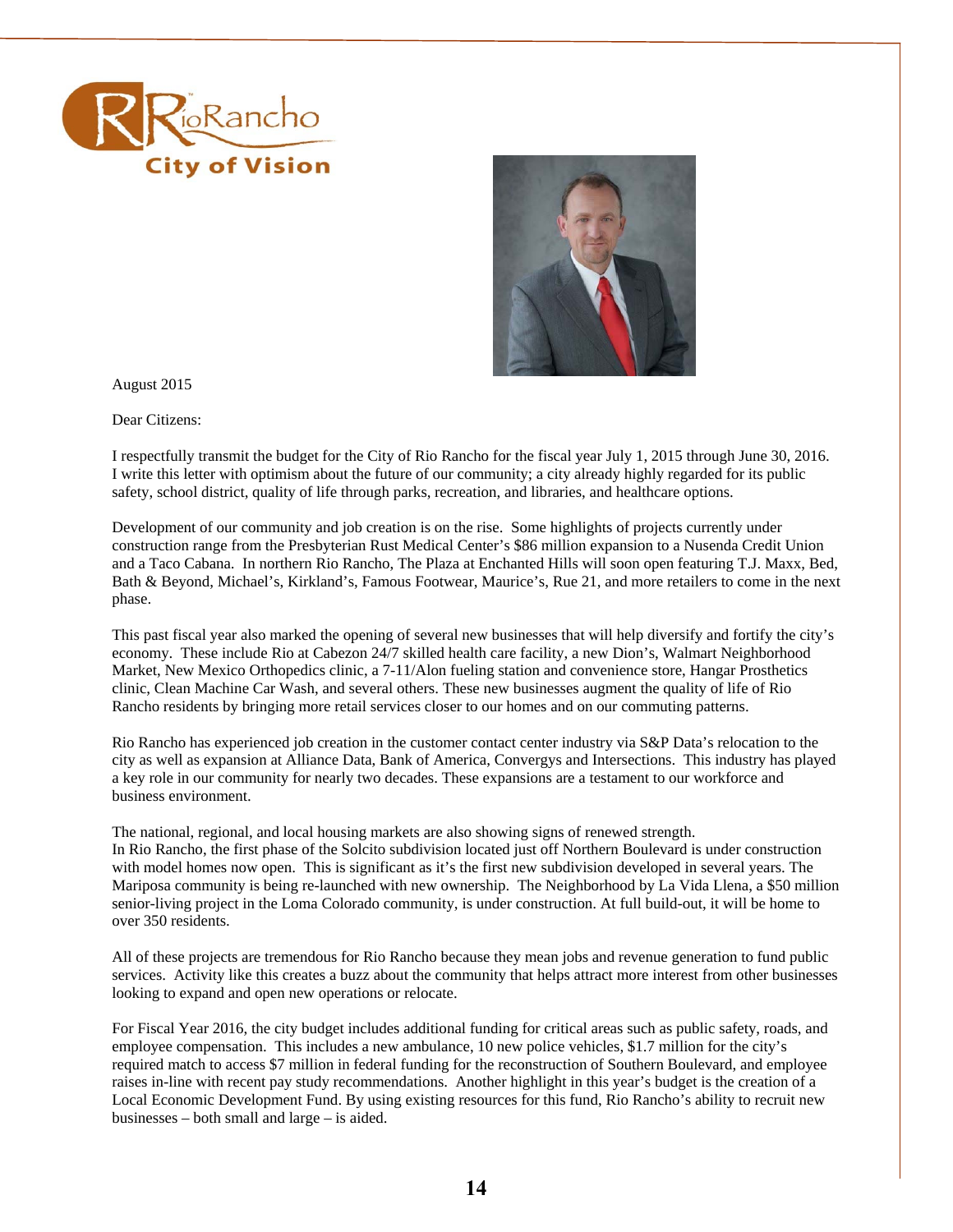volatile nature of the city's main revenue source, Gross Receipts Tax. As we know, unexpected emergencies can be We estimate that the General Fund reserves will exceed the State of New Mexico requirement of  $1/12$ th (8.3) percent) of expenditures and end the year at 17.2 percent, which is above the city's policy target of 15 percent. It is also a tremendous sign that the city's current projections for Fiscal Years 2017-2020 are close to or exceeds the 15 percent threshold as well. Having these reserves is not only a best practice, but is critical due to the somewhat costly and maintaining healthy fund balances gives the city flexibility and capacity to address these situations.

I want to acknowledge all city staff for their tireless efforts to bring the best public services possible to the community and residents.

On behalf of the Rio Rancho Governing Body and the employees of the City of Rio Rancho, I thank all of the residents and community stakeholders for their support of our great city.

Sincerely,

 $\int_{\mathcal{H}}\mathcal{Q}\mathcal{A}$ 

Greggory D. Hull, Mayor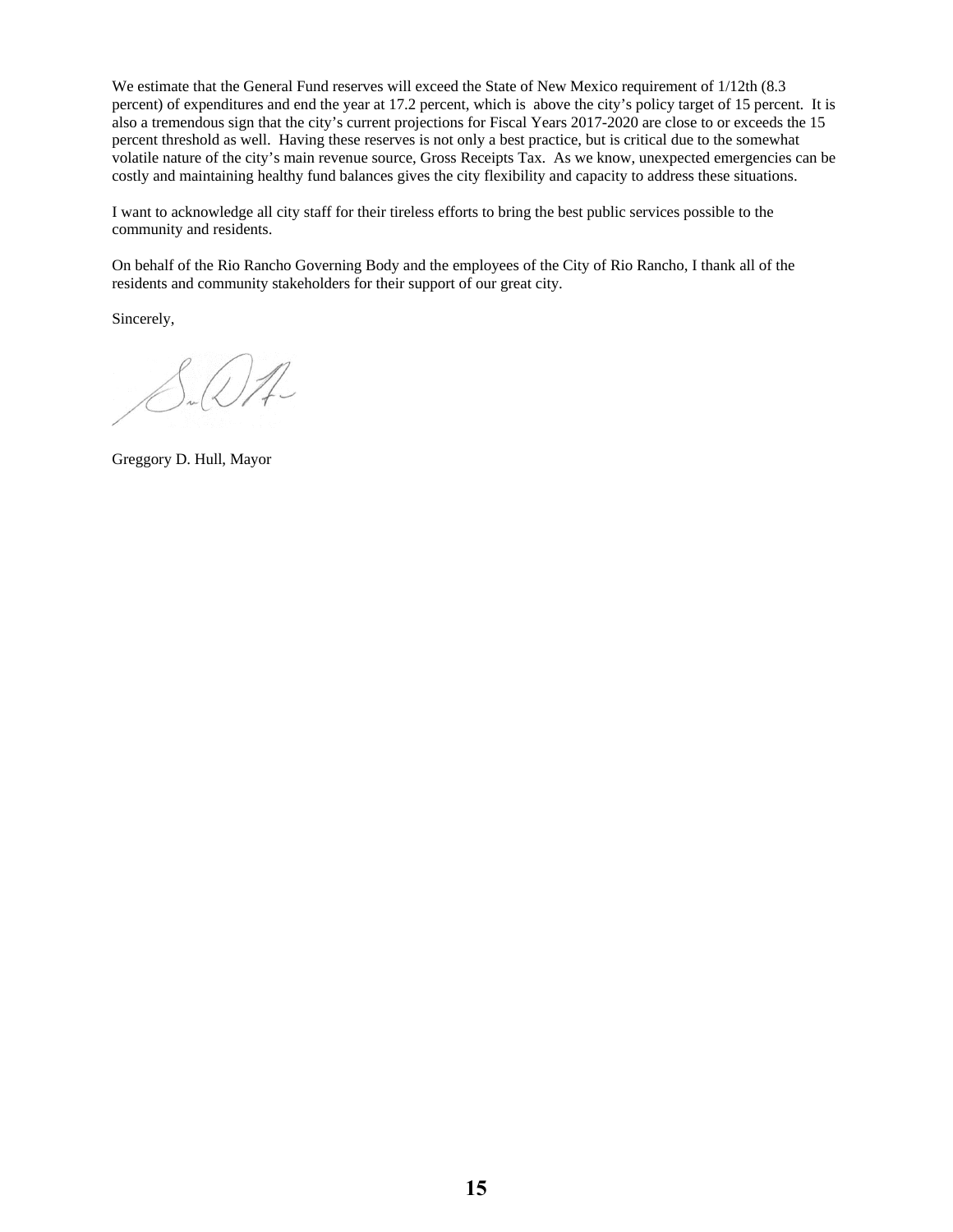

August 11, 2015

Keith J. Riesberg City Manager

The Honorable Mayor Greggory D. Hull City of Rio Rancho 3200 Civic Center Circle NE Rio Rancho, New Mexico 87144-4501

Mr. Mayor Hull:

In compliance with the City Charter and applicable state statutes, I hereby submit to you the Adopted City Budget for Fiscal Year 2016 (FY2016).

 balanced five-year General Fund financial plan. This reflects the City's continued efforts to achieve a sustainable The Budget for FY2016 is a balanced budget and reflects the City's Strategic Goals. We continue to project a long-term budget. In that regard, recurring revenues are projected to exceed recurring expenditures in each of the next five years, and the ending fund balance is projected to exceed the City's 15 percent target this fiscal year.

The FY2016 Budget reflects a local economy that is slowly improving. Various signs suggest that the economy is continuing to recover, including a steadily declining unemployment rate, improving housing market indicators, and overall lower foreclosure activity in the area compared to recent years.

 Departments continue to have more needs than can be addressed with current resources. This has required allocating Unfortunately, the growth in revenues has not been strong enough to meet all of the funding needs of the City. the City's limited resources in the most efficient and strategic way possible. City employees have continued to look for ways to limit expenditures and achieve operational efficiencies where possible.

### **Local Economy and Revenues**

The seasonally adjusted unemployment rate for the Albuquerque metropolitan statistical area (MSA) was 5.7 percent in January, down from 5.8 percent in December and down from 6.6 percent a year earlier.

 Over the year, total nonfarm payroll employment in the Albuquerque MSA grew by 0.9 percent in January, adding 3,200 jobs. Following benchmark revisions, this month's gain represents the fifteenth month of year-over-year growth for the Albuquerque MSA.

Based on IHS Global Insight's January 2015 baseline forecast, total employment in the Albuquerque MSA is forecasted to grow 1.4 percent in calendar year 2015, adding 5,173 jobs in both the private and government areas. Sectors leading this growth include Healthcare & Social Assistance (3.2 percent), Accommodation & Food Services (1.9 percent), and Construction (3.1 percent).

 in General Fund revenue range from 3.3 percent in FY2018 to 3.8 percent in FY2020. The five-year plan reflects Based on this economic outlook, General Fund revenue is expected to remain level through FY2017. Future changes state legislative changes to the Gross Receipts Tax (GRT) "hold harmless" provisions which will be phased out beginning in FY2016. The first-year impact will be approximately \$240,000 and then grow incrementally at 6 percent annually over a 15-year period. By year five the impact will reach approximately \$1.5 million, and by 2030, at full phase-out, the effect will be an estimated \$8.6 million loss in GRT revenue.

 the maximum 3/8ths percent would generate about \$5.8 million by FY2030. Absorbing the phase out of hold State law allows municipalities to impose GRT increments to make up for the phase out of hold harmless funds. Imposing an additional 1/8th percent GRT would generate approximately \$1.1 million in FY2016, while imposing harmless revenue without implementing the offsetting GRT increments negatively affects the City's ability to provide services to our citizens. Although not reflected in the proposed budget, this is a policy decision that the Governing Body should consider and discuss in the coming year.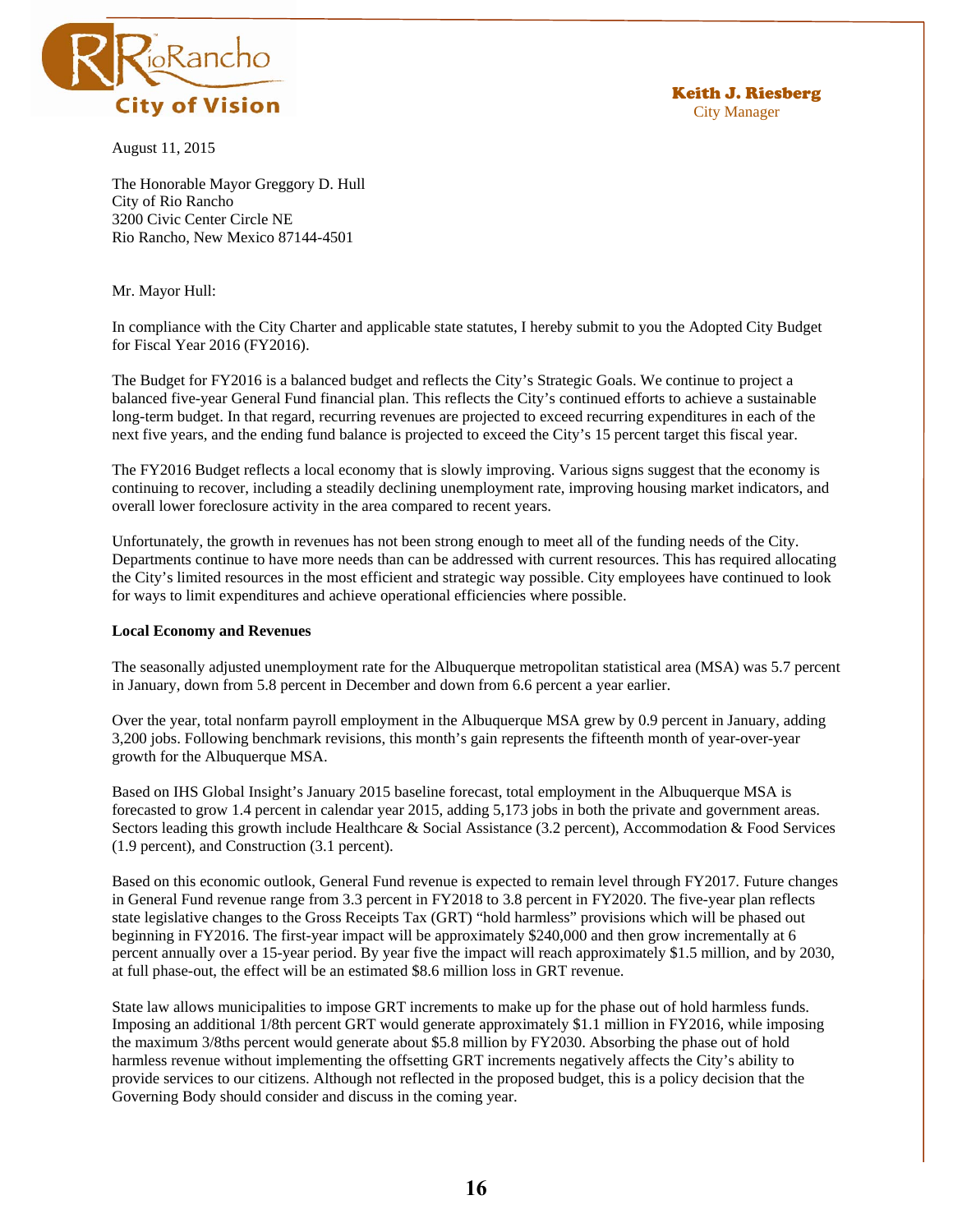# **Expenditure Highlights**

Overall, City departments were instructed to keep their budgets at FY2014 levels, except as necessary to address the highest priority needs. The Budget includes additional funding for critical areas such as public safety, roads, and employee compensation.

For Public Safety, major items funded include the following:

- One new ambulance
- One new animal control vehicle
- One new gurney and a refurbished cardiac monitor for paramedic services
- Ten new police vehicles funded through a combination of a loan, impact fees, and General Fund transfers
- One new position for the Fire and Rescue Department that will allow reassignment of certain clerical and administrative duties so that Captains can focus on higher priority tasks.

 vehicles. Beginning in FY2017, I propose to allocate 100 percent of these revenues for future police vehicle Of note, I have allocated one half of FY2016 revenue from automated traffic enforcement fees (i.e., red light cameras and speed monitoring) to the City's General Fund, with the other half of these funds allocated for police replacements should this program be continued.

For Public Works, the budget includes funding for the following:

- Year four of the Citywide Graphical Information System (GIS) program
- Boulevard reconstruction project \$1.7 million for the City's required match to access \$7 million in federal funding for the Southern
- One new dump truck
- Resources for dust suppressant and soil stabilization activities.

 increase is intended to follow the recommendation of a 2013 classification and compensation study to move Additionally, the budget includes a 1.5 percent across-the-board salary increase for all employee groups. This employees up in their salary ranges at least one and a half percent per year. Finally, the budget includes a 5.0 percent increase in healthcare and 10.9 percent increase in dental insurance premiums.

 reserves of 17.2 percent of expenditures, which exceeds our policy target of 15 percent. Not reflected in the budget, which would impact the FY2016 ending fund balance, is the pending damages award resulting from the impact fee By year-end, anticipated revenues and the budgeted level of spending will provide a reserve fund balance that exceeds 8.3 percent of expenditures, as required by the State of New Mexico. The FY2016 Budget anticipates total litigation. As this effect cannot be quantified at this time, it was not factored into the development of the FY2016 budget.

# **General Fund Details**

### **REVENUES: \$55,744,767**

 by approximately \$550,484 or 2 percent from FY15 levels. Non-recurring GRT revenue is expected to produce The City's single most important revenue source is the Gross Receipts Tax (GRT). The FY2016 GRT revenue estimate of \$27,957,544 includes recurring and non-recurring estimates and accounts for nearly 50 percent of the total General Fund operating revenues. The recurring GRT distribution to the General Fund is projected to increase \$2,084,954, primary related to large commercial construction projects such as the second Presbyterian Rust Medical Center tower, the Plaza at Enchanted Hills, and La Vida LLena retirement center.

Property tax revenue, the second-largest revenue source, is estimated to increase 4.1 percent from FY2015 levels, with an estimated increase of \$587,175. The property tax revenue forecast utilizes the Yield Control Formula established by state statute. The FY2016 revenue estimate incorporates housing permit data and known nonresidential construction activity, as well as an inflation factor of 1.0 percent, for a total growth factor of 2.8 percent for residential property tax revenue and 2.6 percent for non-residential property tax revenue.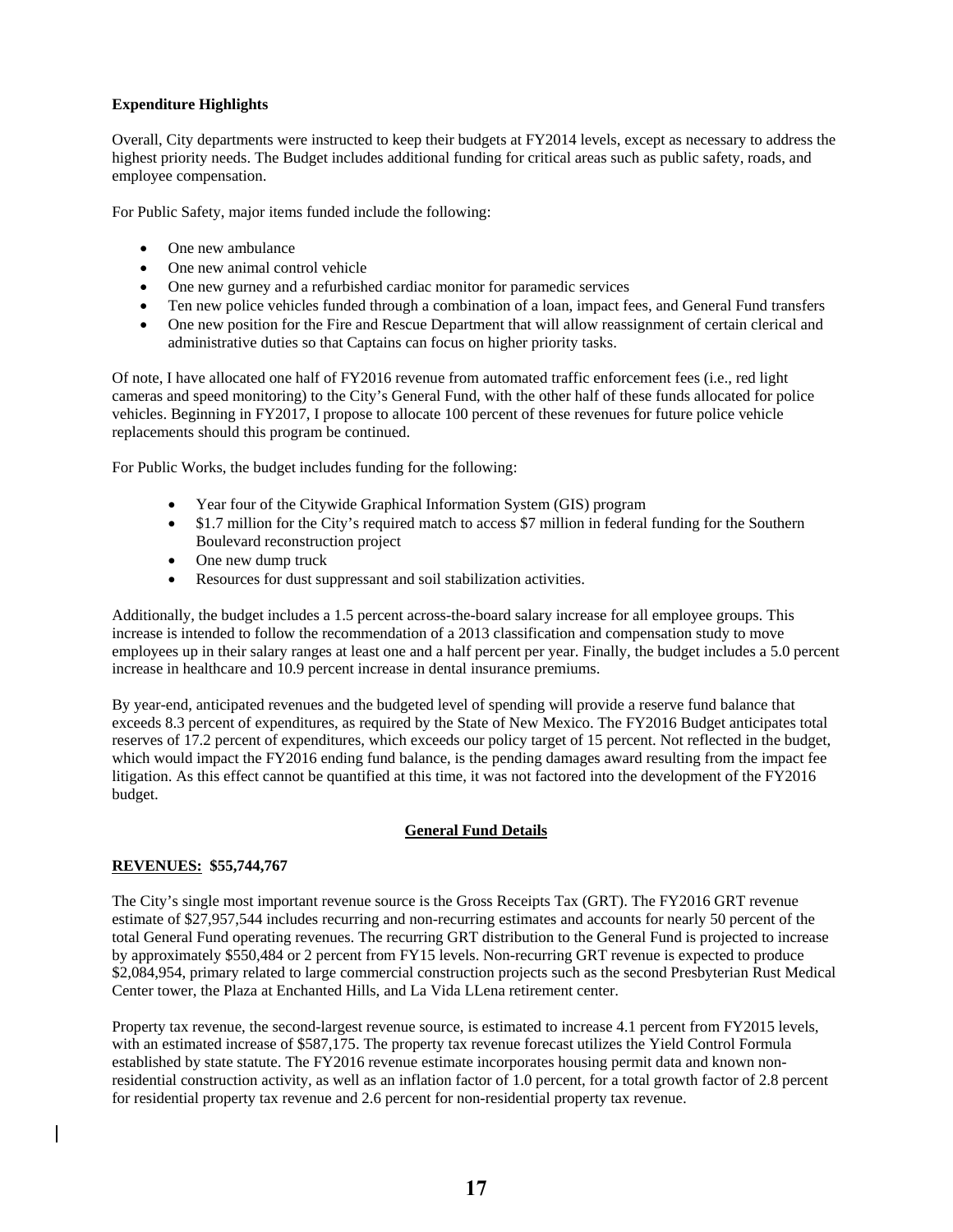Franchise fees, the third largest revenue source, are projected to increase slightly by \$146,278 or 4.3 percent over the current year. The majority of the anticipated increase relates to electricity revenue projections.

 Total General Fund budgeted revenues for FY2016 are projected to decrease by \$497,479 or 0.9 percent compared to FY2015 revenues. Two main factors account for this decrease. First, beginning in FY2016, activities of the Emergency Communications Center will be accounted for in a new special fund, which requires revenues from participating entities to be shown in that new fund instead of the General Fund. Second, the City does not budget for grant revenues until a signed grant agreement is in place; therefore, the Grants revenue line is much lower than the FY2015 estimated grant revenue, as shown on the General Fund Five-Year Financial Plan Summary.

# **EXPENDITURES: \$52,130,249**

 Total General Fund expenditures are projected to decrease by \$3.1 million or 5.6 percent, mostly due to moving the required federal match of \$1.7 million for Southern Boulevard reconstruction, the administration was unable to fund many important needs of the departments. As a result, many of those needs had to be postponed but will still need to be addressed in the near future. costs of the Emergency Communication Center to a new special fund. However, with limited new resources and a

# **Personnel Services: \$40,557,684**

 a 1.5 percent salary increase for all employees at a cost of \$543,300. Funding for additional positions and upgrades Personnel Services expenditures account for 78 percent of the General Fund operating budget. The Budget includes cost an additional \$129,949, comprised of the following changes:

- A new administrative employee for the Fire and Rescue Department (\$53,477)
- A new Special Projects Coordinator for the Municipal Court (\$69,897)
- Two upgraded position for the Development Services Department, Municipal Planner I to Municipal Planner II (\$8,779) and Zoning Specialist to Municipal Planner II (\$2,422)
- A new part-time position to assist the Grants Section of the Financial Services Department, which was possible by shifting more costs to the Community Development Block Grant (CDBG) program and required no additional General Fund resources.

 percent in dental insurance premiums. These increases are paid 80 percent by the City and 20 percent by employees, As previously mentioned, the Personnel Services budget includes an increase of 5.0 percent in healthcare and 10.9 resulting in a small increase in employees' deductions from their paychecks. These proposed changes were discussed with the Employee Benefits Committee, who supports the increase.

 The City continues to plan for an increasing number of retirees. The FY2016 Budget includes \$744,952 to cover the estimated cash payout or the cost of terminal leave for approximately 37 percent of eligible employees, based on recent trends. Finally, personnel savings continue to be factored into the budget based on the historical average vacancy rate for all City positions.

# **Material and Services: \$11,541,106**

 The Budget continues to reflect overall reductions or flat budgets in various spending areas, including contracts, decrease by \$678,592 or 5.6 percent. Reductions for moving the Emergency Communication Center expenditures to supplies, and conference, travel and training. Overall, Materials and Service expenditures in FY2016 are projected to a new fund are offset by adding funds for the following activities:

- Building repairs as part of the City's ongoing asset management plan (\$20,650)
- Parking lot repairs across the city parks and recreation center (\$15,000 for materials; labor will be done in house)
- Soil stabilization (\$35,000) and dust suppressant (\$50,000) initiatives for dirt roads
- Performance evaluation software (Guardian tracking \$3,240), in-house training (V-Academy \$11,570), and increases in training supplies and minor furniture and equipment to purchase new AR-15 rifles, all for the Law Enforcement Division of the Police Department.
- Impact Fee Study (\$50,000)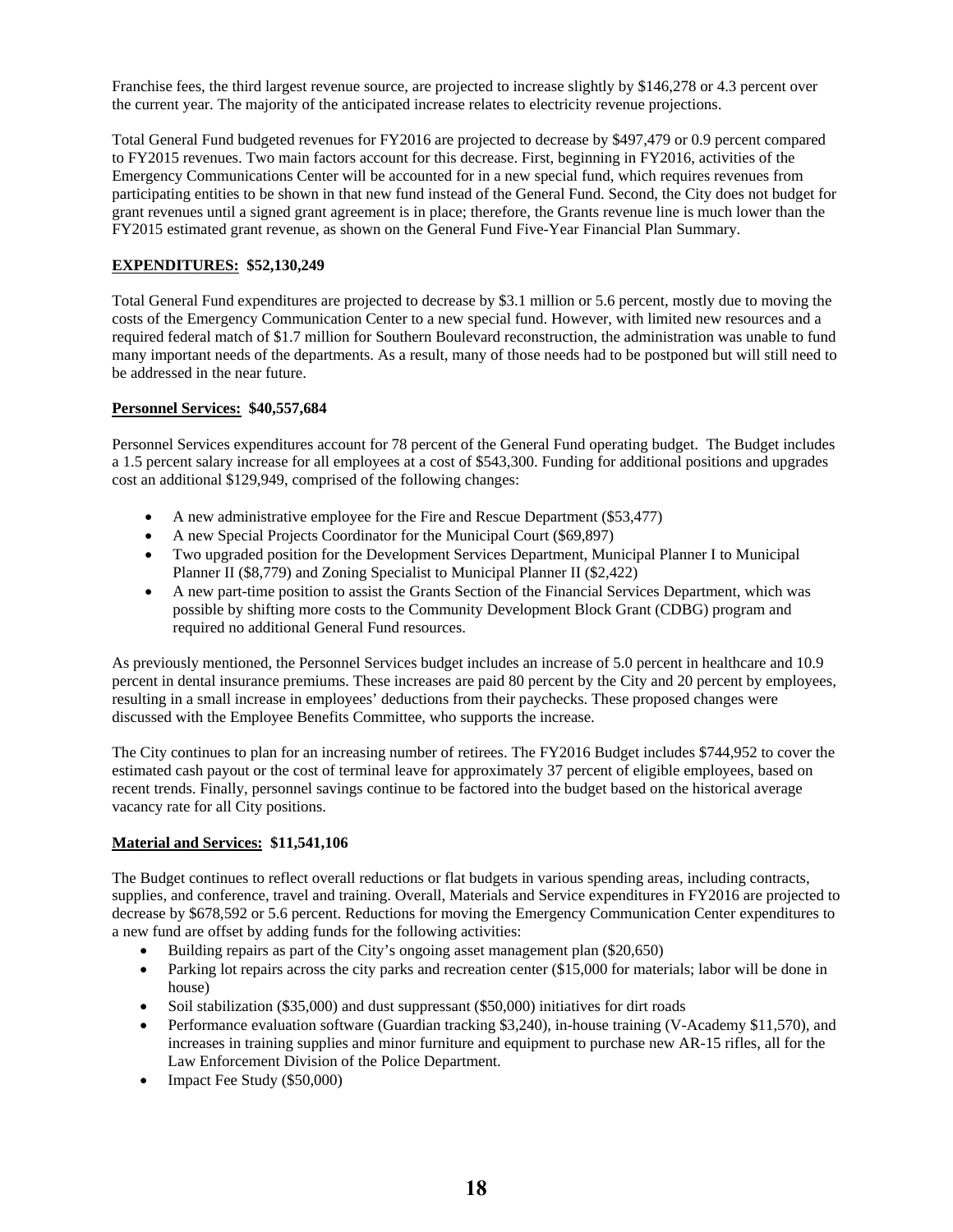## **Capital Outlay: \$31,459**

 of an auto-scrubber for custodial services (\$6,119), two additional Bluetooth devices for traffic signals on NM528 The budget includes a small General Fund investment in capital equipment. This funding provides for replacement (\$10,840), and a new paramedic gurney (\$14,500).

## **TRANSFERS TO SPECIAL FUNDS: \$5,269,720**

Transfers provide General Fund dollars to other funds to support various activities, as indicated below:

## Local Economic Development Act Fund: \$92,809

A description of the proposed uses of these funds is provided in the Special Funds section.

### Multi-Purpose Event Center Fund: \$980,145

 event center, including \$55,000 for A/V equipment upgrades; \$7,500 for a concrete ADA ramp; \$15,000 to upgrade a network server; \$20,000 for stairs for team parking; \$15,000 for a copier/fax machine; and \$10,000 for an HVAC This transfer includes the operating and capital subsidies provided by the General Fund for operating the City's variable frequency drive replacement.

Infrastructure Fund: \$1,765,680

A description of the proposed uses of these funds is provided in the Special Funds section.

## Promotion and Marketing Fund: \$147,573

This transfer is made to provide funding for special events managed by the Convention and Visitors Bureau, including the City's annual Pork and Brew event.

Computer Replacement Fund: \$20,000

This transfer is made to set aside sources for technology contingencies.

#### Equipment Replacement Fund: \$381,005

A description of the proposed uses of these funds is provided in the Special Funds section.

## Local Government Correction Fund: \$210,000

This transfer is made to pay for the City's cost of prisoners at the Sandoval County Detention Center that are not covered by the correctional fees levied through the Municipal Court.

### Regional Emergency Communication Center: \$1,645,216

This transfer represents the City's share of the costs of the regional Emergency Communication Center. A description of this activity and fund is provided in the Special Funds section below.

## **ENDING FUND BALANCE: \$8,957,873**

 The Reserved Ending Fund Balance is projected to be \$4,344,187 which reflects the state reserve requirement of 8.3 the State minimum, is \$4,613,686, for a total Ending Fund Balance of \$8,957,873 or 17.2 percent of expenditures. percent of General Fund expenditures. The Unreserved Ending Fund Balance, or the additional fund balance above The long-term policy target for the Ending Fund Balance is 15 percent. Should revenue projections for FY2016 continue to meet or exceed expectations, it will allow the City to use a portion of the ending fund balance to off-set planned one-time expenditures in FY2017 and other capital needs.

### **Special Funds**

Special funds are established to account for revenue sources that are allocated to specific functions or projects. A complete list of these activities can be found in the Special Fund section of the Budget. Following is a list of significant special fund activities:

### Local Economic Development Act Fund

 Governing Body and will contain corresponding claw-back provisions. The creation of the City of Rio Rancho New for FY2016, this fund will set aside sources to fund future economic development projects. This financial support, or economic incentive, will be extended through a Project Participation Agreement approved by the LEDA fund will increase Rio Rancho's readiness for recruiting economic-base employers. Funding will come from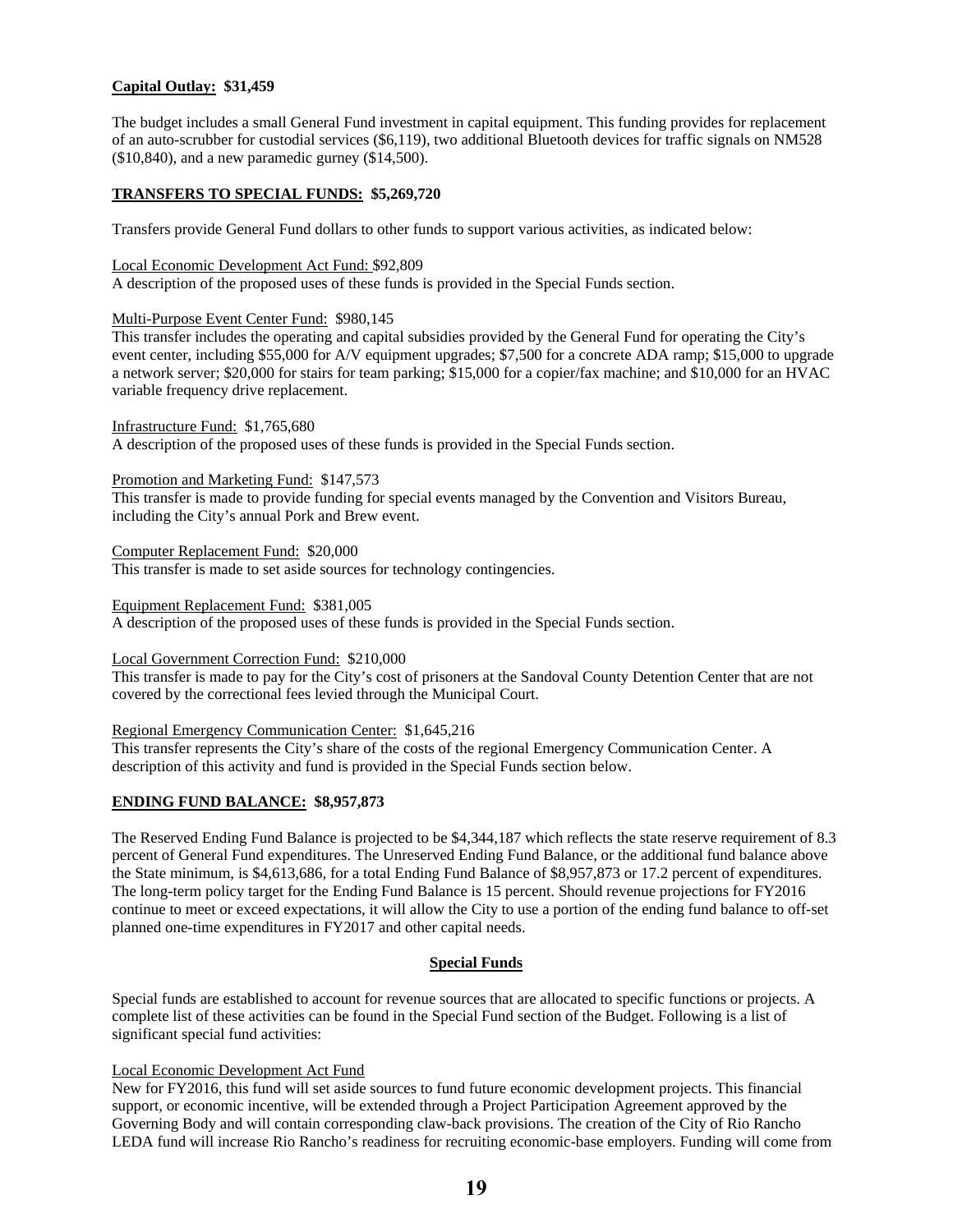one-time payments from developers who did not meet certain deadlines or employment levels according to their prior agreements with the City. This fund is independent of the City's ongoing commitment of \$200,000 to the Sandoval Economic Alliance which is reflected in the City Manager's department budget.

## Promotions and Marketing Fund

 General Fund subsidy of \$33,900. Most of the budget in this fund is for the Pork and Brew community event scheduled during the Fourth of July weekend. Expenditures for this event are budgeted at \$147,900, with revenues projected at \$114,000 and a direct

## Local Government Correction Fund

 Expenditures from this fund pay for prisoner care provided by Sandoval County, the total cost of which is projected Correction fees are received for guilty pleas at the Municipal Court and are budgeted at approximately \$250,000. at \$460,000. This activity requires a transfer from the General Fund of \$210,000 to cover the difference.

## Law Enforcement Fund

Projected resources from a state grant pursuant to the Law Enforcement Protection Fund Act total \$110,400. Funds will be used to purchase supplies and minor equipment in support of law enforcement activities, and to set aside debt service for a new 2016 police vehicle loan that will help fund 10 replacement police vehicles.

## DWI Vehicle Seizures Fund

Projected sources total \$377,275 and are based on the assumptions of fee and fine schedules presented at the FY2015 Midyear budget.

## Police Miscellaneous Revenues Fund

 This fund includes \$190,000 that represents one-half of FY2016 revenue from red light camera fees to be used to vehicles should this program continue. fund police vehicles. Beginning in FY2017, the allocation of red light camera fees will be 100 percent toward police

## Fire Protection Fund

 for materials and services in support of fire protection activities, and to pay debt service on the 2007 and 2010 fire Projected resources from a state grant pursuant to the Fire Protection Fund Act total \$660,668. Funds will be used apparatus loans, and the 2013 administration building loan.

### Environmental GRT Fund

This fund accounts for Municipal Gross Receipts Tax revenues to be used for the acquisition, construction, operation, and maintenance of solid waste facilities or water/sewer systems. The budget of \$731,907 is for special waste collections, a loan payment, and capital maintenance to water wells.

### Higher Education GRT Fund

This fund accounts for Municipal Gross Receipts Tax revenues to be used for the acquisition, construction, renovation or improvement of facilities of a four year post-secondary public education institution. The FY2016 Budget projects \$2,209,253 in revenues and an ending fund balance of \$4,484,511.

# Municipal Road Fund

This fund is supported by state-shared gasoline tax revenue, estimated at \$578,000 in FY2016. The fund provides for road maintenance supplies and repairs.

### Regional Emergency Communication Center

New for FY2016, a new joint power agreement (JPA) between the City of Rio Rancho, the County of Sandoval, The Village of Corrales, the Town of Bernalillo, and the Pueblo of Santa Ana, establishes a new special revenue fund to track the expenditures of the regional communication center and to set aside savings for future capital needs. Revenues come from all participating entities, including the City's share which is shown as a transfer from the General Fund.

# Infrastructure Fund

This fund accounts for major improvements to the City's infrastructure. For FY2016, the City is required to provide a \$1.7 million match to access \$7 million in federal funds for the Southern Boulevard reconstruction project. This match will come directly from the General Fund.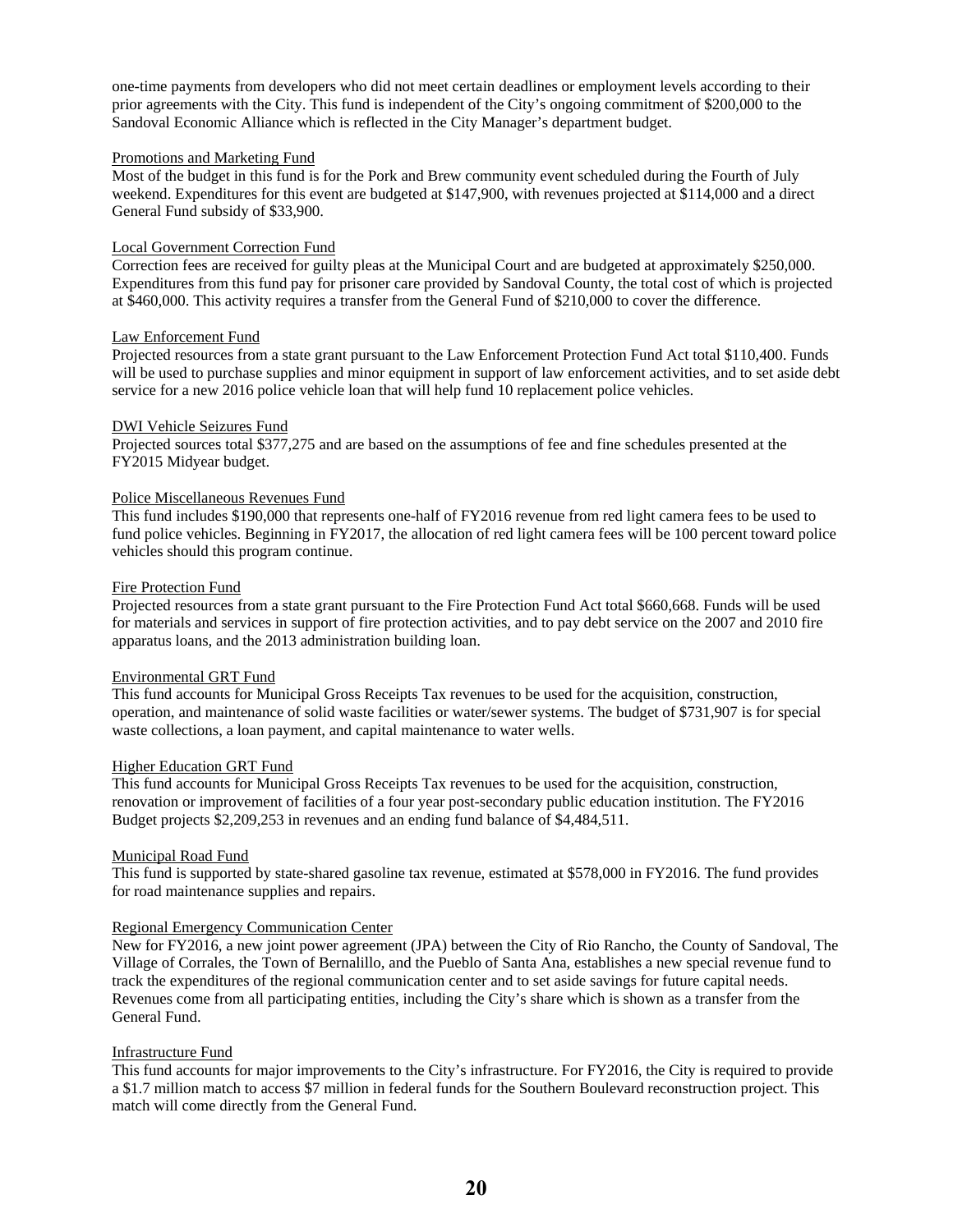# Equipment Replacement Fund

 duty truck (\$35,000); an animal control truck and box (\$51,000); supplemental sources for 10 police vehicles A General Fund transfer in the amount of \$381,005 is included in the budget to fund a parks and recreation heavy (\$88,000); supplemental sources for a new ambulance (\$50,000); and a public works dump truck (\$120,000).

## City Facility Improvement/Replacement Fund

Available resources total \$121,940, including cell tower revenues, and will be used to fund park improvements and ADA compliance (\$40,314); Cabezon Park additional upgrades (\$3,864); a gasoline dispenser and pump upgrade at the City's fueling station (\$58,632); Haynes and Rainbow pools partition replacements (\$16,000); and Rainbow pool pump and strainer (\$8,000).

## Impact Fee - Road Fund

 Based on 550 projected single-family starts in FY2016, budgeted revenue is \$222,319. Impact fee revenue will be used for the Sprint Boulevard and Enchanted Hills Boulevard traffic signal project.

### Impact Fee - Parks Fund

 Based on 550 projected single-family starts in FY2016, budgeted revenue is \$69,130. Impact fee revenue will be used for Sports Complex North Park improvements.

### Impact Fee - Public Safety

 Based on 550 projected single-family starts in FY2016, budgeted revenue is \$192,273. Impact fee revenue will be used to fund police vehicles (\$71,700) and an ambulance (\$150,000).

### Impact Fee - Drainage

 Based on 550 projected single-family starts in FY2016, budgeted revenue is \$122,681. The Los Milagros Channel project is budgeted in the amount of \$50,000.

# **Water and Wastewater Utility**

 The Water and Wastewater Utility provides service to approximately 33,000 customers. Revenue to fund operations 7.8 percent is scheduled for July 2016. and capital investment is derived from the sale of water and wastewater services, impact fees, and other income. A scheduled water rate increase of 7.8 percent was effective July 1, 2015 and has been included in the FY2016 projection of water and wastewater revenue. This is the fourth of five rate increases originally adopted by the Governing Body in January 2013 and subsequently amended in June 2013 and June 2014. The final rate increase of

The additional funding from the rate increases will benefit the Utility in two ways. First, the City will have adequate resources to fund operating expenses, build much-needed operating and capital reserves, and maintain debt coverage ratios. Second, additional revenues will provide funding for several important capital projects that are critical to maintaining adequate service to the Utility's customers.

In FY2016, the Utility will continue to replace failing polyethylene water service lines installed in the 1980's throughout the City. Replacing these services lines will reduce the number of water leaks, thus saving valuable water resources and reducing maintenance expenses.

 The compensation fee for FY2016 is \$6,828,045 plus a \$90,000 allowance for office, laboratory, and safety supplies for a total of \$6,918,045, excluding applicable gross receipts taxes. The city has entered into a re-negotiated contract with Operations Management International, Inc. effective July 1, 2015 for a period of five years. The contract contains several contract improvements, including incentivized performance, clarified deliverables and processes, and established compliance and maintenance responsibilities.

# **UTILITY REVENUES: \$44,640,184**

Total revenues in FY2016 for the Utility as a whole are projected to decrease a net \$5,856,967 or 11.6 percent compared to the FY2015 Revised Budget due to the following main reasons:

 Water and wastewater revenues are projected to increase \$2,383,276 or 6.2 percent as a result of the July 1, 2015 scheduled rate increase and a projected increase in the Utility customer base. Consumption is estimated to remain at 2014 levels.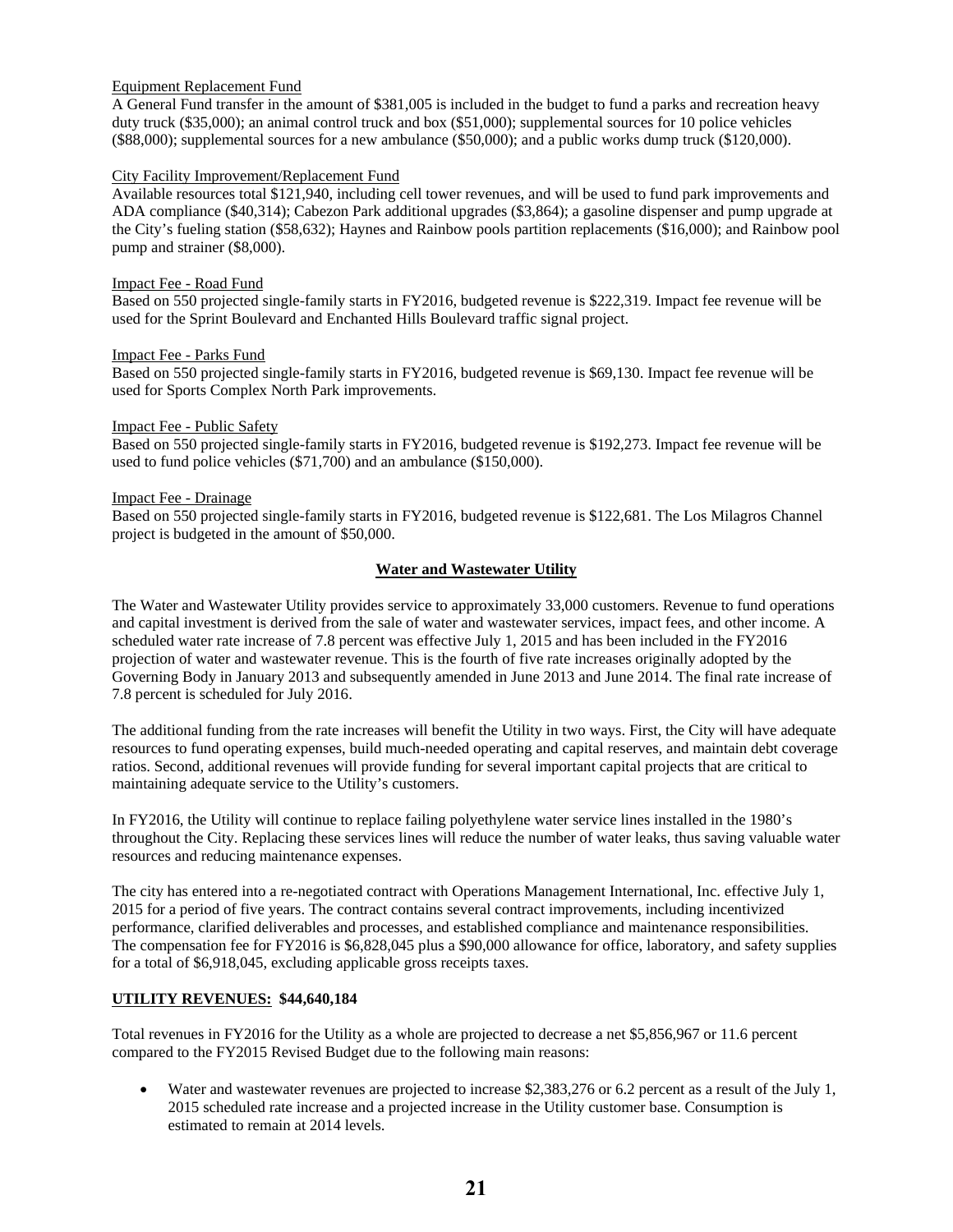- Intergovernmental revenues are expected to decline \$8,539,710. The FY2015 Revised Budget included several state and federal grant awards for various Utility projects; however, the FY2016 Budget does not include any new grant sources.
- Water rights acquisition fees are projected to increase \$383,264 or 13.9 percent primarily due to an increase in the number of water utility accounts.

# **UTILITY PERSONNEL SERVICES: \$1,929,367**

 Revised Budget. The Personnel Services budget reflects the same 1.5 percent salary increase and increased health The Personnel Services budget for the Utility is projected to increase \$74,157 or 4 percent compared to the FY2015 and dental insurance premiums as the General Fund. The budget also includes the addition of a Utilities Service Specialist to provide more timely and effective customer service. With the additional employee, the Utility will have 34.5 full-time employees.

# **UTILITY MATERIALS & SERVICES: \$22,881,143**

 that are either not included in FY2016 Final Budget or included at lower expenditure levels. Among these items are The Materials and Services budget is projected to decrease \$4,624,211 or 16.8 percent compared to the FY2015 Revised Budget. The decrease is primarily due to prior-year roll forwards included in the FY2015 Revised Budget SCADA and Security system upgrades, engineering specification development, contract services for Operations Administration, and meter installation and replacement. Additionally, the FY2015 Revised Budget included approximately \$5 million for water service line replacements, while the FY2016 budget includes \$1 million for this purpose.

# **UTILITY CAPITAL OUTLAY: \$3,315,670**

Capital Outlay includes new and replacement capital improvement projects. A detailed list of equipment and projects can be found in the Capital Outlay section of the budget document. Funding for capital projects is provided through a combination of Utility operational revenues, impact fees, and loan/bond proceeds. Capital projects budgeted for FY2016 include the following:

- pumps and a portable gantry used to move larges pumps and motors for maintenance (\$266,883). Utility equipment including a new water sampling station, GPS unit, sewer lateral camera, wastewater
- Vehicles used for water and wastewater operations to include three pick-up trucks, a John Deere gator, a Skid Steer loader, and a camera inspection truck (\$488,142).
- Well site security, renovations to water storage tanks, and supervisory, control, and data acquisition (SCADA) improvements (\$784,764).
- Purchase of water rights to satisfy the Office of the State Engineer permit requirements (\$1,775,881).

 Purchase of water rights to satisfy the Office of the State Engineer permit requirements (\$1,775,881). Related to the capital program, the City proposes to issue approximately \$32 million in bonds to refund Series 2007 Joint Utility System Revenue Bonds, and \$25 million in new Utility debt to fund the Rebuild Wastewater Treatment Plant #1 project. The Governing Body also adopted R58, Enactment 15-053 on July 8, 2015 to cash finance the following utility projects:

- Design Re-drill and equip Well #13
- Equip the Advanced Water Treatment/Aquifer Reinjection Facility
- Construct a Recycled Water Tank
- Construct a Booster Station at Tank #8

# **UTILITY OPERATING FUND ENDING FUND BALANCE:**

 ratio of 1.53 for senior debt and 1.45 for senior and subordinate debt combined. For FY2016, the Utility Operating Fund unreserved ending fund balance is projected to be \$6,510,749, the equivalent of an estimated 100 days cash operating reserve. Based on the estimated revenues and expenditures, the Utility meets the minimum required debt service coverage ratio of 1.15 for parity bonds, with a projected coverage